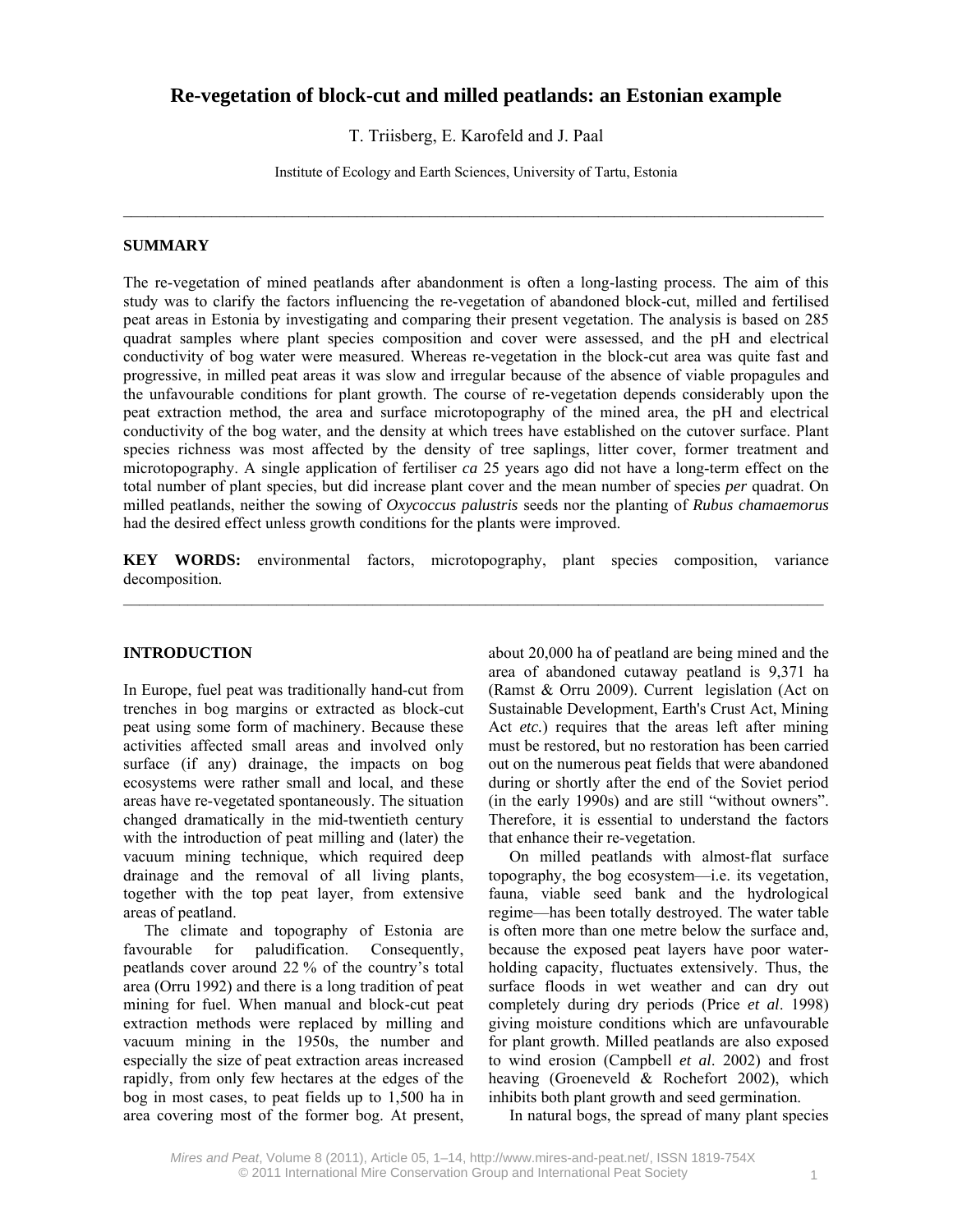is mostly vegetative, but this cannot happen in mined peatlands because living vegetation and propagules have been removed. The peat layers which are now exposed at the surface are thousands of years old and contain no viable diaspores (Salonen 1987). Thus, the only diaspores that may become available for the spontaneous re-vegetation of mined peatlands, and especially of milled peat fields, are those carried in by the wind. The seeds that arrive depend on the species present in the surroundings, as well as on their dispersal and immigration potential.

Techniques for the restoration of mined peatlands have been the subject of numerous scientific studies, and several peatland restoration guides have been published (Wheeler & Shaw 1995, Stoneman & Brooks 1997, Heikkilä *et al*. 2002, Quinty & Rochefort 2003, Paal 2007). Nevertheless, although abandoned mined peatlands have quite similar general features throughout their distribution area, they also have regional peculiarities depending on the local climatic conditions, vegetation *etc.* which need to be considered when undertaking restoration. Geobotanically, Estonia has variable climatic and hydrological conditions, and belongs to the hemiboreal (boreo-nemoral) vegetation zone. The western part of the country is slightly oceanic, while the eastern part is more continental (Moen 1999). Therefore, the mires here are in some ways similar to, and in other ways different from, mires in both western Europe and Russia.

The main aim of this study was to investigate the largely unmanaged re-vegetation of abandoned block-cut and milled peatlands in Estonia and, on this basis, to determine the main explanatory environmental factors. Consideration was also given to the potential effect of a single application of fertiliser to milled peat fields.

# **METHODS**

### **Study sites**

Viru Bog (235 ha, maximum thickness of peat layer 6–8 m; Orru 1992) is located within Lahemaa National Park in northern Estonia (Figure 1). An area of 37 ha in the northern part of the bog has been ditched, and peat was extracted using milling and vacuum mining techniques from 1966 to 1986. In the mid-1980s, *Rubus chamaemorus* was planted at the northern edge of the peat fields, adjacent to bog forest, in an attempt to promote re-vegetation. The area investigated here was a 4.2 ha portion of the peat fields (centre co-ordinates 59º 28' 31'' N, 25º 39' 26'' E) with an average residual peat depth of 2.5 m. The upper peat layer  $(0-1.05 \text{ m})$  is slightly

decomposed (10–17 %) *Sphagnum* peat, and the lower part of the profile is well decomposed (27– 30 %) *Eriophorum*–*Sphagnum* peat (Ramst *et al*. 2005). The surfaces of the peat fields between the ditches are flat with some seasonally flooded depressions and large patches of almost-bare peat. The mean annual temperature for the region is 4.6 $\pm$ 1.1 °C (extreme monthly means -5.6 °C in February and  $+16.4$  °C in July); the average annual precipitation is  $668\pm95.9$  mm, with  $231\pm84.5$  mm falling in the summer months (June–August); and the average length of the growing season is 178.4±14.5 days (meteorological data from Estonian Meteorological and Hydrological Institute).

Rabivere Bog (2686 ha, average thickness of peat layer 3.5 m; Orru 1992) is located on the North Estonian Plateau (Figure 1). The central and southern parts of the bog are almost undisturbed, but the northern part has been ditched and an area of 137 ha was used for block-cut peat extraction until 1950. Thereafter, peat extraction continued until 1982, using the milling and vacuum mining techniques, on a 24 ha area which partly overlapped the previously block-cut area. In 1985, 15 hectares on the eastern part of the milled peat extraction area was sown with *Oxycoccus palustris* seeds (20 kg ha<sup>-1</sup>) and fertilised from aircraft with  $P_2O_5$  $(300-400 \text{ kg ha}^{-1})$  mixed with an unknown quantity of sawdust. The size of the area investigated in this study was 5.8 ha (centre co-ordinates 59º 8' 33'' N, 24º 39' 51'' E), comprising 3.8 ha of milled and 2.0 hectares of block-cut peatland. The average thickness of the residual peat layer on both areas was 2.1 m. The upper peat layer  $(0-0.7 \text{ m})$  is slightly decomposed (10–23 %) *Fuscum* and *Eriophorum*–*Sphagnum* peat, with well-decomposed (25–30 %) *Pinus*–*Eriophorum–, Lignum*– *Graminaceae–* and *Graminaceae–Sphagnum* peat below (Ramst *et al*. 2005). The surfaces of the milled peat fields between ditches are flat, whereas humps and depressions are characteristic on the block-cut area. The mean annual temperature for the region is  $5.2 \pm 1.1$  °C (extreme monthly means  $-6.5$  °C in February and  $+16.5$  °C in July); the average annual precipitation is 738±106 mm, of which  $231\pm72$  mm falls in summer months; and the average length of the growing season is 183.1±18.5 days (meteorological data from Estonian Meteorological and Hydrological Institute).

The ditches in both milled areas are still open, but they are not maintained and are partly filled with wind-blown peat. The average depth of the ditches relative to the peat surface on cut-over peatland at Rabivere was 0.5–0.7 m, and on cut-over peatland at Viru it was 0.7–1.0 m. The average width of ditches was around 1 m in both areas. During fieldwork, the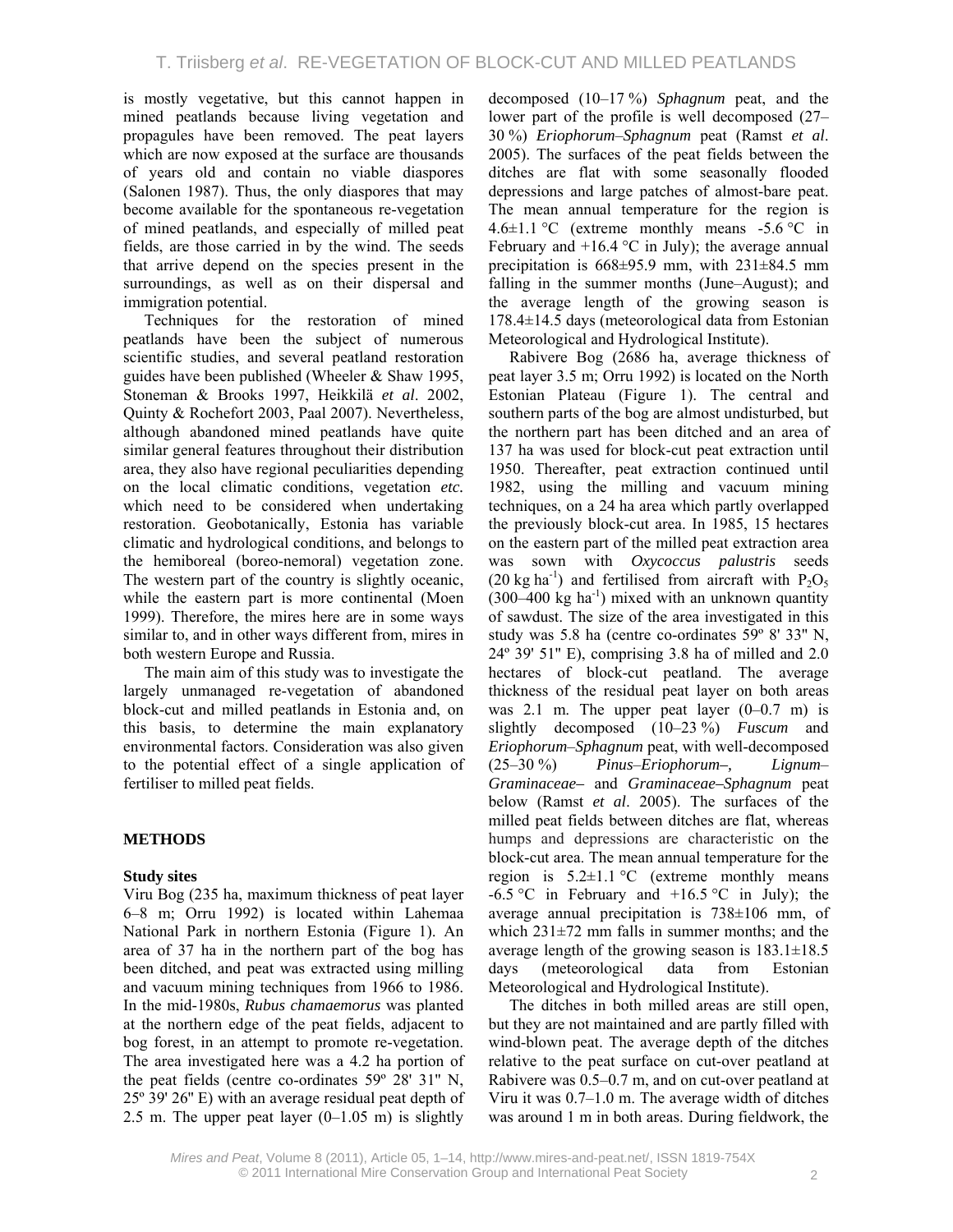

Figure 1. Locations of Estonia (shaded black) in northern Europe (left); and of the capital city Tallinn (●) and the two study sites ( $\blacksquare$  – Viru Bog;  $\blacktriangle$  – Rabivere Bog) (right).

growth of plants was hindered because the summer water table was almost constantly more than one metre below the surface, but in spring and after heavy rainfall in summer, some lower-lying areas were flooded. The water table in the block-cut area was constantly closer to the peat surface and moisture conditions here were, therefore, more appropriate for mire plants.

### **Data sampling**

At Viru Bog, nine contiguous peat fields, 220 m long and separated by ditches 20 m apart, were studied. Vegetation data were gathered on a total of 185 1 $\times$ 1 m sample quadrats within this area. In every peat field, five quadrats were placed in the centre of the field, five at the margins (0–5 m from a ditch), five in the drainage ditches and five at the edge of the road (20 quadrats in each of nine peat fields  $= 180$ ). The remaining five quadrats were placed 5–10 metres from the edges of peat fields that abutted forest or bog.

Ten  $200 \times 20$  m peat fields within the milled area of Rabivere Bog were studied. Five quadrats were located within each peat field so that two of them were in the centre of the field, two near the drainage ditches at the sides (0–5 m from the ditch), and one in the bottom of each drainage ditch (10 ditches). On the block-cut area, 50 quadrats were located randomly, half on humps and half in depressions.

The cover of plant species and litter was assessed for each  $1\times1$  m quadrat. For a  $10\times10$  m sample square centred on each quadrat, the density of pine and birch trees and their saplings was estimated visually as a decimal fraction of the maximum cover 1.0, and the maximum and average heights of trees and saplings of each species were recorded. Plant species nomenclature follows Leht (2007) for vascular plants and Ingerpuu *et al*. (1998) for bryophytes.

At each of the studied sites, pH was measured using a Schott Handylab pH 11 instrument, and electrical conductivity ( $\mu$ S cm<sup>-1</sup>) was determined using a Microcomputer 900. The depth of the water table was measured in each sample quadrat using pipes which were perforated for 1 m of their lengths. Readings were obtained using a customised tape measure, and related to the level of the peat surface.

#### **Data processing**

The dataset was grouped according to peat extraction technique (Treatment): (i) the block-cut area on Rabivere Bog (BC); (ii) the fertilised milled area on Rabivere Bog (FM); and (iii) the unfertilised milled area on Viru Bog (UM). Each quadrat was allocated to one of the following microform/ microsite types: (i) ditch (Ditch); (ii) depression (Depr); (iii) flat area (Flat); (iv) ditch margin (DiMa; 0–50 cm from the ditches); (v) hump (Hump); and (vi) near road margins (RoMa; 0–7 m from the sides of peat fields adjacent to roads).

The relationship between vegetation data, tree layer characteristics and environmental variables was analysed using Canonical Correspondence Analysis (CCA; Ter Braak & Šmilauer 2002). Litter cover and the tree layer and saplings variables were treated as biotic environmental variables influencing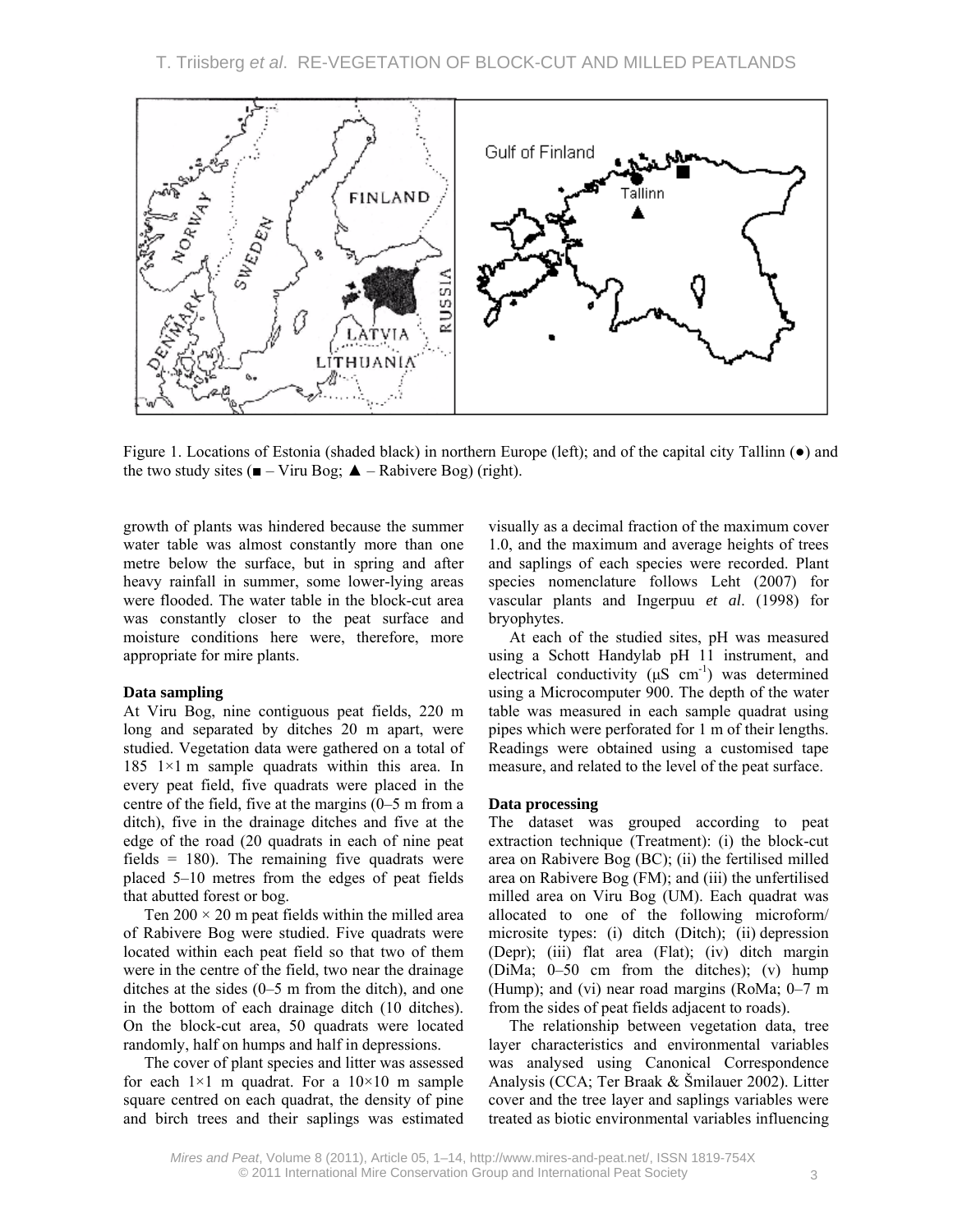the ground vegetation (Økland & Eilertsen 1994). In order to approximate better to normal distributions, these data were CCA log-transformed. Conditional effects and Monte Carlo permutation tests were used to estimate the importance of individual variables, and only significant variables were used for further analysis. Variation partitioning (Borcard *et al*. 1992) was performed in order to ascertain the fraction of data variation associated with different groups of variables (species, microforms, treatments, biotic and abiotic environmental variables = bog water chemistry data).

Differences in the environmental variables and species cover values according to treatments and microforms were evaluated using the Univariate ANOVA and the Tukey test (StatSoft Inc. 2004). The dependence of species richness on environmental variables was analysed using General Regression Model (GRM) analysis (StatSoft Inc. 2004). The characteristic species for the established data groups were estimated by Indicator Species Analysis (Dufrêne & Legrendre 1997), and the significance of each characteristic/indicator species was evaluated using the Monte Carlo permutation test (McCune & Mefford 1999). The similarity of species assemblages in sample quadrats grouped by 'Treatment' and 'Microform' factors was tested using Multi-Response Permutation Procedures (MRPP; McCune & Mefford 1999) taking into account the Bonferroni correction for multiple comparisons.

## **RESULTS**

In general, the water table was highest and most stable in the block-cut area on Rabivere Bog, with average depth <40–60 cm even during the summer. In milled areas on both Viru Bog and Rabivere Bog, the summer water table was much lower (90– 140 cm below the peat surface) and, therefore, inaccessible to plants. In the latter areas, the average water table was higher (55–70 cm below surface) after the September–October rainy period; and after heavy rainfall and/or snowmelt, some parts of the milled peat fields were flooded for several weeks. The measurements of water table depth were excluded from the data analyses because they were not comparable with the other datasets. Changing weather conditions caused the water table to fluctuate so widely within even a single day, that the inclusion of water table data in the analyses was likely to mask re-vegetation effects.

At the scale of treatment areas (factor 'Treatment'), all environmental variables differ significantly from the overall mean value in at least one area. Nevertheless, according to the Tukey test, bog water pH is rather similar in the block-cut and unfertilised milled areas (Table 1). Although the differences between all tree layer and saplings variables are also significant, the respective mean values are very low and of the same magnitude as standard deviations; therefore the ANOVA results have no fundamental importance in this case.

Table 1. Mean value (± standard deviation) of bog water and biotic variables in areas of different treatment, and significance of their differences by Univariate ANOVA and Tukey HSD test (marked with superscript letters). Notations: BC – block-cut area, FM – fertilised milled area, UM – unfertilised milled area, p – significance level by ANOVA.

| Variable                                                             | Variable code |                              |                              |                               |         |
|----------------------------------------------------------------------|---------------|------------------------------|------------------------------|-------------------------------|---------|
|                                                                      |               | <b>BC</b>                    | <b>FM</b>                    | <b>UM</b>                     | p       |
| pH of bog water                                                      | pH            | $3.8 \pm 0.3^a$              | $4.5 \pm 0.5^b$              | $3.8 \pm 0.2^a$               | < 0.001 |
| electrical conductivity of<br>bog water ( $\mu$ S cm <sup>-1</sup> ) | EC            | $81.8 \pm 42.4^{\circ}$      | $66.9 \pm 32.4^b$            | $132.1 \pm 23.7$ <sup>c</sup> | < 0.001 |
| litter cover $(\% )$                                                 | Litter        | $12.5 \pm 10.7^{\text{a}}$   | $7.7 \pm 7.1^b$              | $3.5 \pm 8.0^{\circ}$         | < 0.001 |
| total density of trees and saplings                                  | ToDe          | $0.5 \pm 0.2^{\text{a}}$     | $0.3 \pm 0.2^b$              | $< 0.1 \pm 0.1$ <sup>c</sup>  | < 0.001 |
| density of pine trees                                                | PiDe          | $0.4 \pm 0.2^a$              | $0.2 \pm 0.1^b$              | $< 0.1 \pm 0.1$ <sup>c</sup>  | < 0.001 |
| density of birch trees                                               | <b>BeDe</b>   | $< 0.1 \pm 0.1$ <sup>a</sup> | $< 0.1 \pm 0.1$ <sup>a</sup> | $< 0.1 \pm 0.1^b$             | < 0.023 |
| average of height of trees                                           | <b>TrH</b>    | $6.4 \pm 2.6^a$              | $2.8 \pm 1.2^{b}$            | $0.9 \pm 1.5$ <sup>c</sup>    | < 0.001 |
| maximum height of trees                                              | TrHmax        | $9.5 \pm 2.8^a$              | $5.1 \pm 1.1^a$              | $1.5 \pm 2.5^{\text{a}}$      | < 0.001 |
| total density of saplings                                            | SaDe          | $0.2 \pm 0.1^a$              | $\leq 0.1 \pm 0.1^b$         | $< 0.1 \pm 0.1$ <sup>c</sup>  | < 0.001 |
| density of pine saplings                                             | PiSaDe        | $< 0.1 \pm < 0.1^{a,b}$      | $< 0.1 \pm 0.1$ <sup>b</sup> | $< 0.1 \pm 0.1$ <sup>a</sup>  | < 0.001 |
| density of birch saplings                                            | BeSaDe        | $< 0.1 \pm 0.1$ <sup>a</sup> | $0.1 \pm 0.1^b$              | $< 0.1 \pm 0.1$ <sup>c</sup>  | < 0.001 |
| average height of saplings                                           | SaH           | $0.7 \pm 0.4^{\text{a}}$     | $0.8 \pm 0.3^{b}$            | $0.3 \pm 0.3$ <sup>c</sup>    | < 0.001 |

*Mires and Peat*, Volume 8 (2011), Article 05, 1–14, http://www.mires-and-peat.net/, ISSN 1819-754X © 2011 International Mire Conservation Group and International Peat Society 4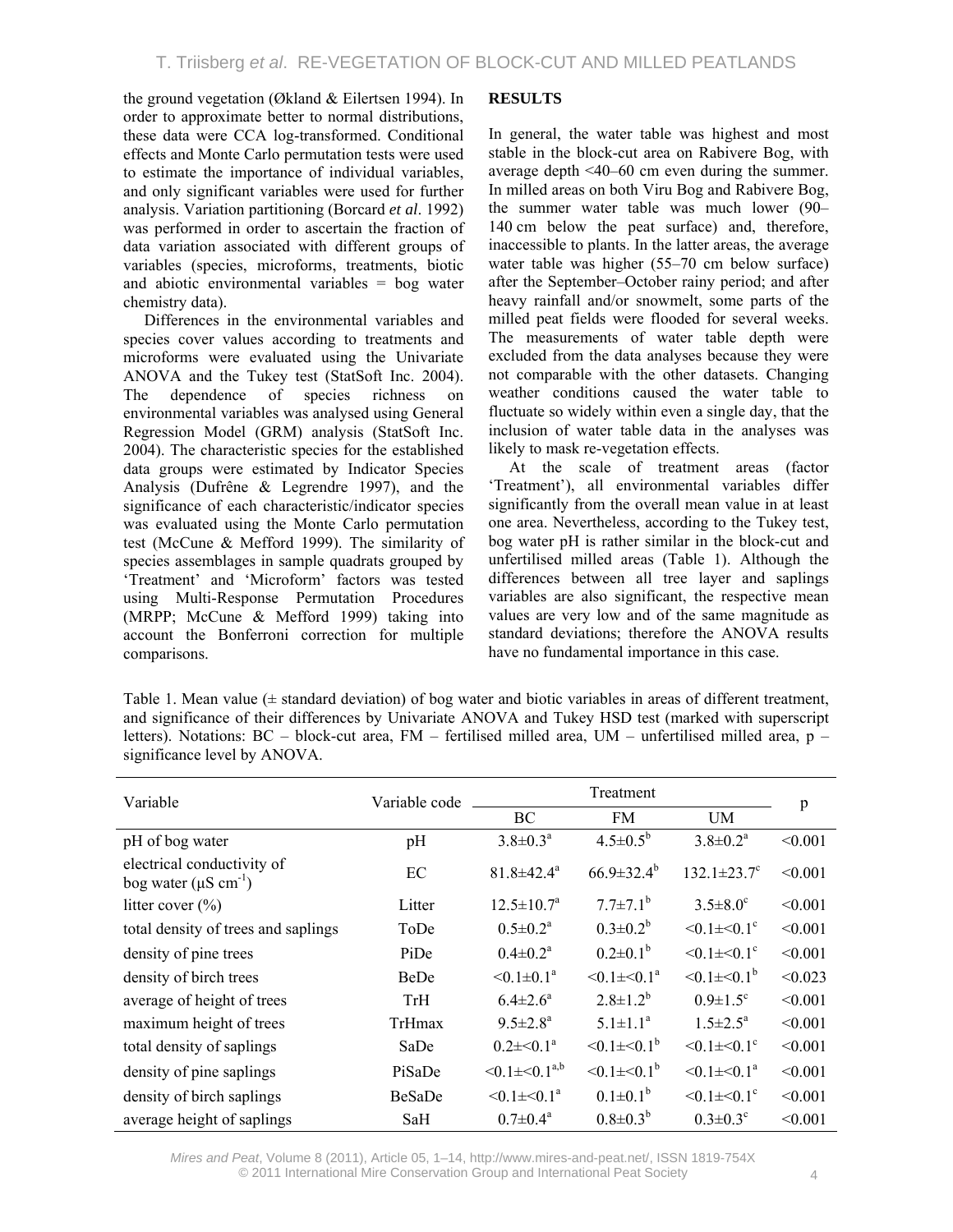At the scale of microforms, all abiotic and most biotic environmental variables again prove to be significantly different. Bog water pH is usually highest in ditches or at their margins, and electrical conductivity is highest in road margins, flat areas, ditches and ditch margins (Table 2). Relatively low bog water electrical conductivity is specific for the fertilised milled area (Table 1).

Variation of the vegetation data across the whole dataset is defined primarily by the category variables, i.e. by microforms and treatments. According to the CCA, the variable 'Ditch' has the largest marginal effect, followed by 'Block-cut area' and 'Depression' (Table 3). Bog water pH also has significant importance.

The ordination diagram (Figure 2) demonstrates the distinction of vegetation in ditches from vegetation in other microhabitats. Also, the quadrats that sampled depressions in the block-cut area overlap only slightly with other quadrats. On the first ordination axis the quadrats in ditches are maximally opposed to quadrats situated on flat microsites or near road margins in the fertilised milled (FM) area. The second ordination axis corresponds to the gradient from depressions on the block-cut (BC) area towards flat microhabitats and road margins in the unfertilised milled (UM) area. The pH vector indicates decreased water acidity in ditches but also on road margins in the UM area.

The re-vegetation, evaluated on the basis of number of plant species and total plant coverage, was most successful on the BC area, where the moss layer alone covered *ca* 50 % of the ground. On the UM area, the total plant cover was only about  $5\%$ and vegetation was often almost absent (mean cover 1–5 %) from the central parts of peat fields; although re-vegetation was better on parts adjacent to forest (mean cover up to  $60\%$ ) and near road margins (higher field layer and overall mean cover values). Re-vegetation was more successful in the FM area (Rabivere Bog) than in the UM area (Viru Bog).

Considering surface microforms/microsites, mean plant cover was highest in depressions and on humps in the block-cut area, second highest in ditches and near road margins on milled areas, and notably lower on flat areas and at ditch margins (Table 4). In the middle of the UM area, vegetation cover was 60–100 % in some ditches but could be only 5–20 % in the very next ditch; whereas in the FM area, the vegetation cover in ditches was usually 40–90 %. The vegetation of ditches differed substantially from that of other microforms; they were densely covered by *Eriophorum vaginatum* accompanied by *Carex rostrata*, *Warnstorfia fluitans* and five species of *Sphagnum*.

Table 2. Mean values  $(±$  standard deviation) of environmental variables in landscape microforms and significance of their differences as determined by Univariate ANOVA and the Tukey HSD test (p is the significance level returned by ANOVA). For key to variable codes, see Table 1.

|                  | microform/microsite type and (Code) |                              |                              |                              |                              |                               |         |  |
|------------------|-------------------------------------|------------------------------|------------------------------|------------------------------|------------------------------|-------------------------------|---------|--|
| Variable<br>code | ditch                               | ditch<br>margin              | flat                         | depression                   | hump                         | road margin                   | p       |  |
|                  | (Ditch)                             | (DiMa)                       | (Flat)                       | (Depr)                       | (Hump)                       | (RoMa)                        |         |  |
| pH               | $4.2 \pm 0.6^a$                     | $4.0 \pm 0.4^b$              | $3.9 \pm 0.3^b$              | $3.8 \pm 0.2^b$              | $3.8 \pm 0.5^b$              | $3.8 \pm 0.1^b$               | < 0.001 |  |
| $\rm EC$         | $112.7 \pm 30.4^{a,b}$              | $109.0 \pm 42.0^a$           | $121.3 \pm 42.2^{a,b}$       | $83.4 \pm 54.1$ °            | $81.8 \pm 16.8$ <sup>c</sup> | $133.2 \pm 21.8$ <sup>b</sup> | < 0.001 |  |
| Lit              | $1.5 \pm 5.0^a$                     | $4.0 \pm 6.3^{\text{a}}$     | $4.6 \pm 9.8$ <sup>a</sup>   | $10.1 \pm 6.7^{b,c}$         | $13.7 \pm 6.7$ °             | $9.6 \pm 13.0^b$              | < 0.001 |  |
| ToDe             | $0.1 \pm 0.1^a$                     | $0.1 \pm 0.2^a$              | $0.1 \pm 0.2^a$              | $0.4 \pm 0.2^b$              | $0.5 \pm 0.2^b$              | $< 0.1 \pm 0.1$ <sup>a</sup>  | < 0.001 |  |
| PiDe             | $0.1 \pm 0.1^a$                     | $0.1 \pm 0.1^a$              | $0.1 \pm 0.1^a$              | $0.4 \pm 0.2^b$              | $0.4 \pm 0.2^b$              | $0.1 \pm 0.1^a$               | < 0.001 |  |
| BeDe             | $< 0.1 \pm 0.1$ <sup>a</sup>        | $< 0.1 \pm 0.1$ <sup>a</sup> | $< 0.1 \pm 0.1$ <sup>a</sup> | $0.1 \pm 0.1^{a,b}$          | $0.1 \pm 0.1^b$              | $< 0.1 \pm 0.1$ <sup>a</sup>  | 0.023   |  |
| TrH              | $1.1 \pm 1.7^a$                     | $1.2 \pm 1.5^a$              | $1.4 \pm 2.0^a$              | $6.1 \pm 2.0^b$              | $6.9 \pm 3.3^{b}$            | $1.4 \pm 1.5^{\circ}$         | < 0.001 |  |
| TrHmax           | $1.9 \pm 2.9^a$                     | $2.3 \pm 2.6^a$              | $2.3 \pm 2.9^a$              | $9.6 \pm 2.7^b$              | $9.4 \pm 3.0^b$              | $2.8 \pm 2.4^a$               | < 0.001 |  |
| SaDe             | $< 0.1 \pm 0.1$ <sup>a</sup>        | $< 0.1 \pm 0.1$ <sup>a</sup> | $< 0.1 \pm 0.1$ <sup>a</sup> | $0.2 \pm 0.1^b$              | $0.2 \pm 0.1^b$              | $< 0.1 \pm 0.1$ <sup>a</sup>  | < 0.001 |  |
| PiSaDe           | $< 0.1 \pm 0.1$ <sup>a</sup>        | $< 0.1 \pm 0.1$ <sup>a</sup> | $< 0.1 \pm 0.1$ <sup>a</sup> | $< 0.1 \pm 0.1$ <sup>a</sup> | $< 0.1 \pm 0.1$ <sup>a</sup> | $< 0.1 \pm 0.2$ <sup>a</sup>  | 0.334   |  |
| <b>BeSaDe</b>    | $< 0.1 \pm 0.1$ <sup>a</sup>        | $< 0.1 \pm 0.1$ <sup>a</sup> | $< 0.1 \pm 0.1$ <sup>a</sup> | $0.1 \pm 0.1^{b}$            | $0.1 \pm 0.1^b$              | $< 0.1 \pm 0.1$ <sup>a</sup>  | < 0.001 |  |
| SaH              | $0.3 \pm 0.4^a$                     | $0.4 \pm 0.3^{a,b}$          | $0.4 \pm 0.4^{a,b}$          | $0.7 \pm 0.4$ <sup>C</sup>   | $0.7 \pm 0.4^{\rm b,c}$      | $0.5 \pm 0.3^{a,b,c}$         | < 0.001 |  |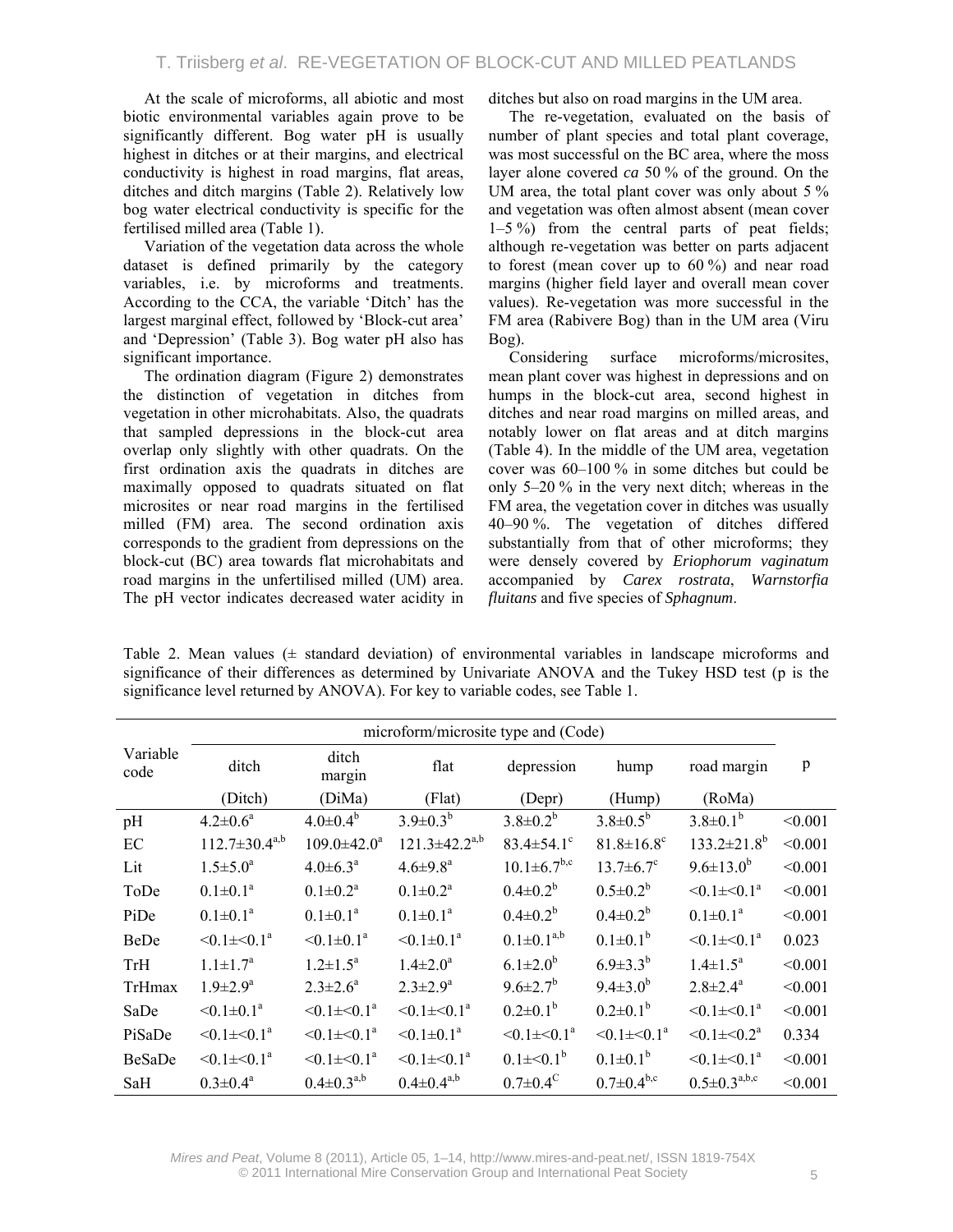| Table 3. Conditional and marginal effects of the environmental variables and their inter-set correlations with             |
|----------------------------------------------------------------------------------------------------------------------------|
| Axes 1 and 2 derived by CCA. Notation: $\lambda_1$ : amount of variance explained by the variable; $\lambda_A$ : amount of |
| variance explained by each variable when it was included in the analysis model; p : significance level of the              |
| F-statistic; $p_{\text{Ronf}}$ : critical p value for significance level 0.05 after Bonferroni correction. For meanings of |
| variable codes, see Tables 1 and 2.                                                                                        |
|                                                                                                                            |

| Variable  | Marginal effect          |                   | Conditional effect |                          | Inter-set correlation |          |  |
|-----------|--------------------------|-------------------|--------------------|--------------------------|-----------------------|----------|--|
| code      | $\lambda_1$              | $\lambda_{\rm A}$ | p                  | $p_{Bonf}$               | Axis 1                | Axis 2   |  |
| Ditch     | 0.45                     | 0.45              | 0.002              | 0.050                    | 0.740                 | $-0.011$ |  |
| BC        | 0.23                     | 0.23              | 0.002              | 0.025                    | $-0.125$              | $-0.574$ |  |
| Depr      | 0.21                     | 0.15              | 0.002              | 0.017                    | 0.015                 | $-0.426$ |  |
| pH        | 0.22                     | 0.12              | 0.004              | 0.012                    | 0.340                 | 0.357    |  |
| EC        | 0.07                     | 0.07              | 0.064              | 0.010                    | $-0.097$              | $-0.016$ |  |
| <b>FM</b> | 0.17                     | 0.06              | 0.048              | 0.008                    | 0.152                 | 0.437    |  |
| Flat      | 0.15                     | 0.04              | 0.312              | 0.007                    | $-0.171$              | $-0.001$ |  |
| RoMa      | 0.10                     | 0.03              | 0.790              | 0.006                    | $-0.299$              | 0.146    |  |
| DiMa      | 0.15                     | 0.01              | 0.880              | 0.006                    | $-0.165$              | 0.011    |  |
| Hump      | 0.14                     |                   |                    | $\overline{\phantom{0}}$ | $-0.126$              | $-0.015$ |  |
| <b>UM</b> | $\overline{\phantom{a}}$ |                   |                    |                          | $-0.085$              | $-0.056$ |  |



Figure 2. Canonical Correspondence Analysis biplot of environmental variables and sample quadrats by Axis 1 (eigenvalue 0.463) and Axis 2 (eigenvalue 0.274). Key: BC-Depr: depressions in block-cut area; BC-Hump: humps in block-cut area; FM-Ditch: ditches in fertilised milled area; FM-Flat: flat microforms in fertilised milled area; FM-DiMa: ditch margins in fertilised milled area; FM-RoMa: road margins in fertilised milled area; UM-Ditch: ditches in unfertilised milled area; UM-Flat: flat microforms in unfertilised milled area; UM-RoMa: road margins in unfertilised milled area. Other variable codes as in Tables 1 and 2.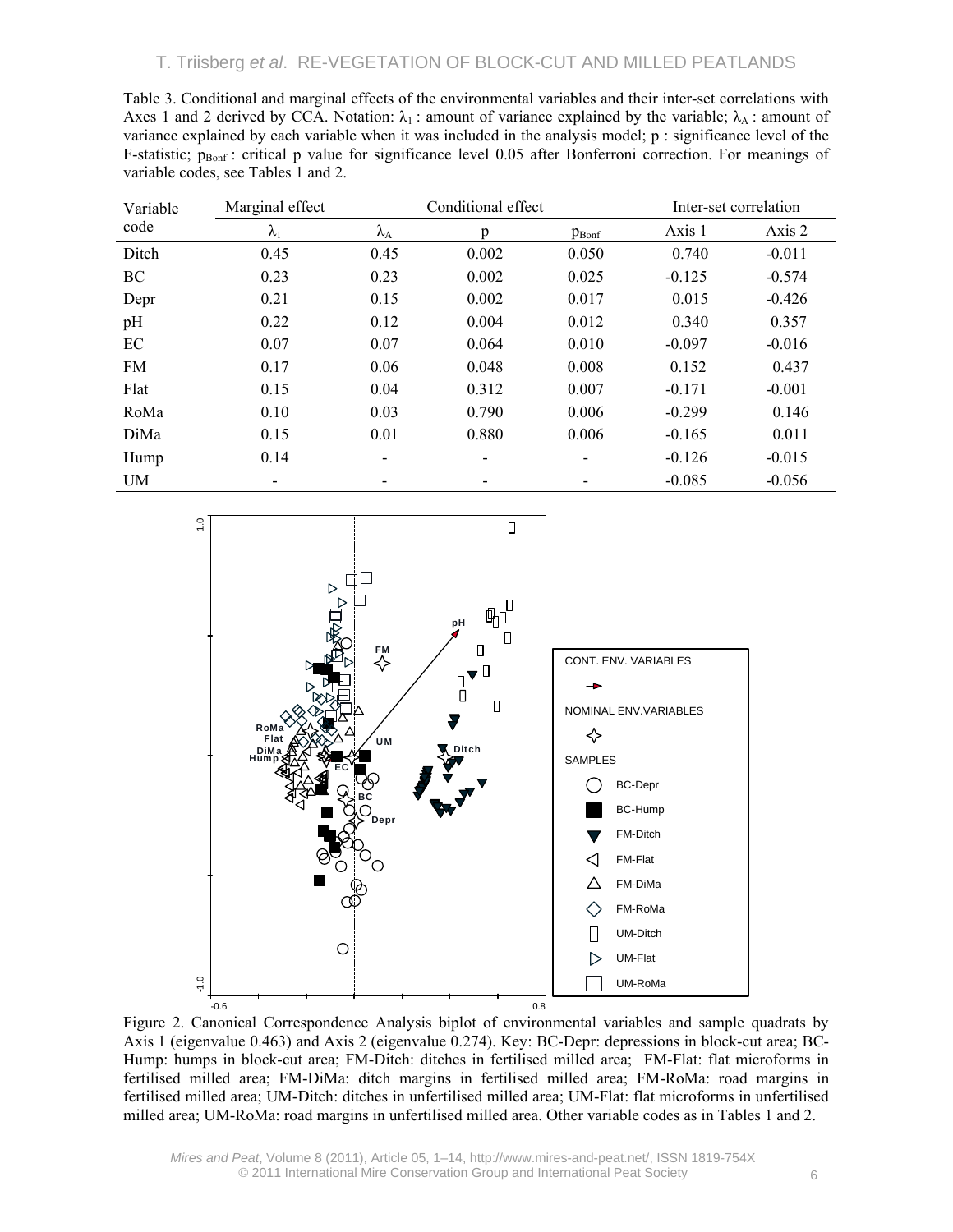|                             | <b>UM</b>                | <b>FM</b>       | <b>BC</b>       | <b>UM</b>       | <b>FM</b>       | <b>UM</b>                | <b>FM</b>       | BC              | <b>UM</b>       |
|-----------------------------|--------------------------|-----------------|-----------------|-----------------|-----------------|--------------------------|-----------------|-----------------|-----------------|
| treatment code              |                          |                 |                 |                 |                 |                          |                 |                 |                 |
| microform/microsite code    | Ditch                    | Ditch           | Depr            | DiMa            | DiMa            | Flat                     | Flat            | Hump            | RoMa            |
| number of species           | $\overline{7}$           | 13              | 30              | 15              | 16              | 18                       | 18              | 21              | 11              |
| total cover                 | $86.2 \pm 28.6$          | $63.9 \pm 35.3$ | 99.6±33.4       | $40.6 \pm 32.5$ | $42.1 \pm 26.7$ | $48.4 \pm 34.5$          | $45.7 \pm 23.0$ | $81.8 \pm 27.6$ | $80.4 \pm 25.1$ |
| cover of trees and saplings |                          | $0.3 \pm 0.8$   | $1.3 \pm 2.3$   | $1.6 \pm 4.3$   | $< 0.1 \pm 0.1$ | $1.9 + 4.9$              | $< 0.1 \pm 0.1$ | $0.7 + 1.7$     | $1.3 + 4.1$     |
| Betula nana                 | $\overline{\phantom{0}}$ |                 | $1.1 \pm 2.2*$  |                 |                 | $\overline{\phantom{0}}$ | $< 0.1 \pm 0.1$ | $0.7 \pm 1.7$   | $\equiv$        |
| Betula pendula              |                          |                 | $< 0.1 \pm 0.1$ | $< 0.1 \pm 0.1$ | $< 0.1 \pm 0.1$ | $< 0.1 \pm 0.3$          | $< 0.1 \pm 0.1$ | $< 0.1 \pm 0.1$ | $0.1 \pm 0.3$   |
| Betula pubescens            |                          |                 | $< 0.1 \pm 0.2$ | $< 0.1 \pm 0.1$ |                 | $0.3 \pm 2.2$            | $< 0.1 \pm 0.2$ |                 |                 |
| Picea abies                 |                          |                 |                 |                 | $< 0.1 \pm 0.1$ |                          | $< 0.1 \pm 0.1$ | $< 0.1 \pm 0.1$ |                 |
| Pinus sylvestris            |                          |                 | $0.1 \pm 0.2$   | $1.6 \pm 4.3$   | $< 0.1 \pm 0.1$ | $1.3 + 4.4$              | $0.1 \pm 0.2$   | $0.1 \pm 0.1$   | $1.3 + 4.1$     |
| Salix spp.                  |                          | $0.4 \pm 0.8*$  | $< 0.1 \pm 0.2$ |                 |                 |                          |                 |                 |                 |
| Field layer mean cover      | $83.0 \pm 32.9$          | $21.5 \pm 16.7$ | 38.9±20.4       | $31.8 \pm 31.0$ | $25.1 \pm 19.7$ | $35.4 \pm 36.8$          | $32.0 \pm 20.7$ | $37.2 \pm 18.1$ | $60.4 \pm 34.7$ |
| Agrostis capillaris         |                          |                 |                 |                 |                 | $0.2 \pm 0.8$            |                 |                 |                 |
| Andromeda polifolia         |                          |                 | $1.9 \pm 3.1*$  | $0.4 \pm 2.4$   |                 |                          |                 | $0.5 \pm 0.8$   |                 |
| Calluna vulgaris            | $0.3 \pm 1.0$            | $1.2 \pm 3.3$   | $16.8 \pm 14.4$ | $16.8 \pm 27.3$ | $22.8 \pm 19.8$ | $17.3 \pm 31.4$          | $28.4 \pm 21.7$ | $14.3 \pm 12.6$ | 43.6±42.2*      |
| Carex rostrata              |                          | $7.6 \pm 16.0*$ | $< 0.1 \pm 0.1$ |                 |                 |                          |                 |                 |                 |
| Drosera anglica             |                          |                 | $< 0.1 \pm 0.1$ |                 |                 |                          |                 |                 |                 |
| Drosera rotundifolia        |                          |                 | $0.6 \pm 1.2*$  |                 |                 |                          |                 |                 |                 |
| Empetrum nigrum             | $4.7 \pm 18.1$           |                 | $1.6 + 4.1$     | $3.5 \pm 12.9$  |                 | $1.7 + 9.8$              |                 | $1.4 \pm 2.6$   | $1.4\pm9.5$     |
| Epilobium angustifolium     |                          |                 |                 |                 |                 | $0.3 \pm 1.2$            |                 |                 |                 |
| Eriophorum vaginatum        | 78.7±32.7*               | $10.4 \pm 10.1$ | $1.7 \pm 2.8$   | $8.3 \pm 20.3$  | $0.8 \pm 1.6$   | $13.9 \pm 26.4$          | $2.1 \pm 5.0$   | $1.2 \pm 2.3$   | $14.8 \pm 24.4$ |
| Ledum palustre              |                          |                 | $1.2 \pm 3.4$   | $0.9 + 5.4$     | $0.3 \pm 1.5$   | $0.2 \pm 1.1$            | $0.9 \pm 2.0$   | $3.4 \pm 5.5*$  | $0.2 \pm 1.2$   |
| Oxycoccus palustris         | $0.2 \pm 1.2$            | $3.4 \pm 10.5$  | $8.4 \pm 16.9*$ | $1.1 \pm 5.7$   | $0.2 \pm 0.3$   |                          | $0.3 \pm 0.8$   | $1.1 \pm 3.8$   |                 |

Table 4. Plant species composition and cover (mean  $\pm$  standard deviation) in the microform/microsite types of the different treatment areas. Asterisks (\*) identify the significant (p<0.05) indicator species. Treatment and microform/microsite codes as in Table 1, Table 2 and Figure 2.

*Mires and Peat*, Volume 8 (2011), Article 05, 1–14, http://www.mires-and-peat.net/, ISSN 1819-754X © 2011 International Mire Conservation Group and International Peat Society 7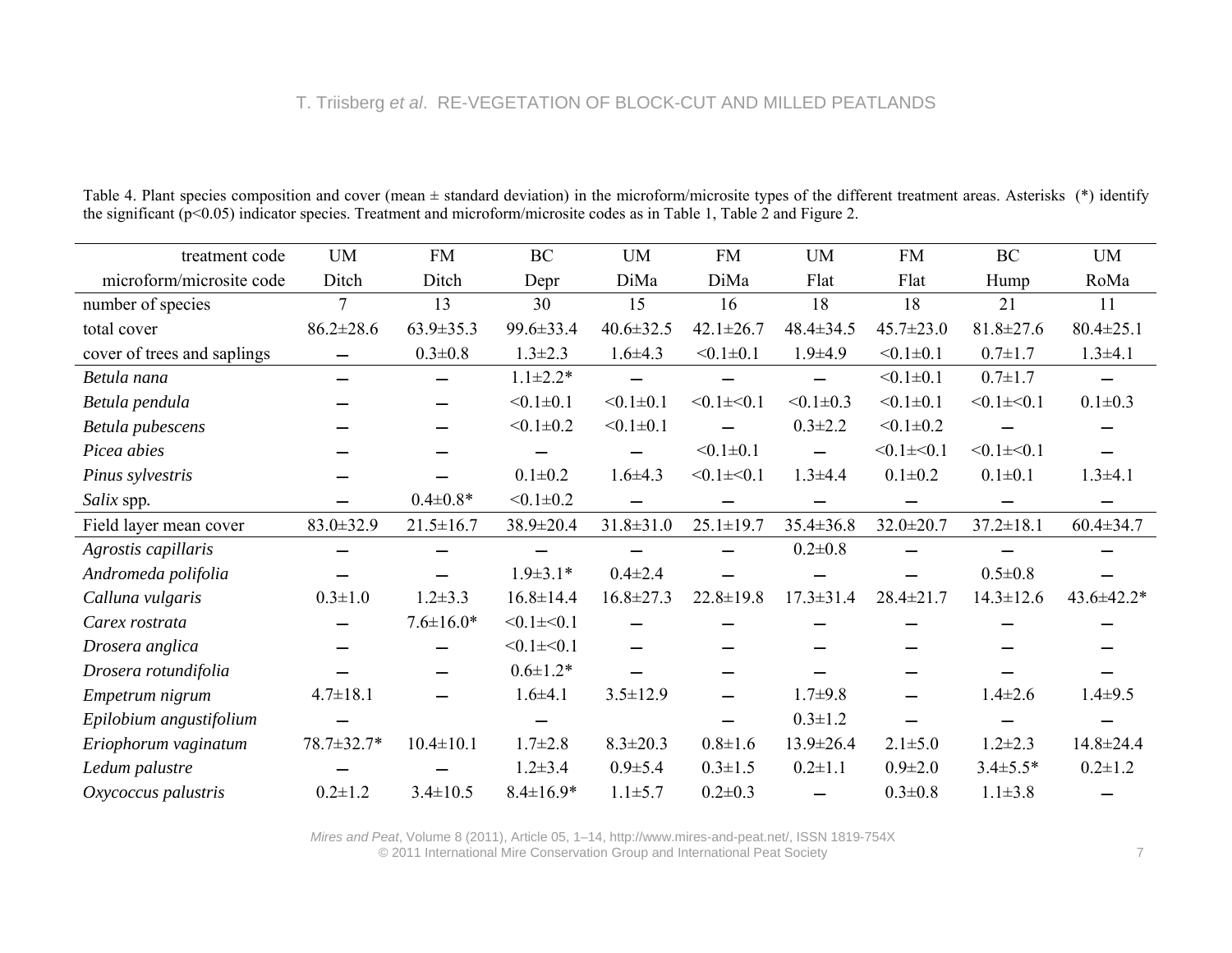| treatment code           | <b>UM</b>                | <b>FM</b>                | <b>BC</b>        | <b>UM</b>       | <b>FM</b>                | <b>UM</b>       | <b>FM</b>       | BC               | <b>UM</b>       |
|--------------------------|--------------------------|--------------------------|------------------|-----------------|--------------------------|-----------------|-----------------|------------------|-----------------|
| microform/microsite code | Ditch                    | Ditch                    | Depr             | DiMa            | DiMa                     | Flat            | Flat            | Hump             | RoMa            |
| Rhynchospora alba        |                          |                          | $0.1 \pm 0.6$    |                 |                          |                 |                 |                  |                 |
| Rubus chamaemorus        |                          |                          | $3.2 \pm 6.0$    | $< 0.1 \pm 0.3$ |                          | $0.1 \pm 0.4$   | $0.2 \pm 0.8$   | $5.6 \pm 5.6*$   |                 |
| Typha latifolia          | $0.1 \pm 0.6$            | $0.2 \pm 0.6$            |                  |                 |                          |                 |                 |                  |                 |
| Trichophorum alpinum     |                          |                          | $0.5 \pm 2.8$    |                 |                          |                 |                 |                  |                 |
| Vaccinium uliginosum     |                          |                          | $2.1 \pm 6.1$    | $0.8 + 3.8$     | $0.6 \pm 1.9$            | $< 0.1 \pm 0.3$ | $< 0.1 \pm 0.1$ | $5.8 \pm 12.7*$  | $0.4 \pm 2.4$   |
| Vaccinium myrtillus      |                          |                          |                  |                 |                          |                 |                 | $1.5 \pm 6.4$    |                 |
| Vaccinium vitis-ideae    |                          |                          | $0.7 \pm 2.4$    |                 |                          | $< 0.1 \pm 0.1$ |                 | $2.5 \pm 8.6*$   |                 |
| Moss layer mean cover    | $3.2 \pm 15.9$           | $42.1 \pm 38.2$          | 59.3±34.2        | $7.2 \pm 16.3$  | $16.9 \pm 21.9$          | $11.1 \pm 22.3$ | $13.6 \pm 13.5$ | $43.8 \pm 26.4$  | $18.7 \pm 34.5$ |
| Aulacomnium palustre     | $\overline{\phantom{0}}$ | $\overline{\phantom{0}}$ | $< 0.1 \pm 0.1$  |                 |                          |                 |                 |                  |                 |
| Dicranum polysetum       |                          |                          | $0.9 \pm 2.7$    | $1.0 \pm 3.5$   | $0.1 \pm 0.4$            | $1.1 \pm 3.6$   |                 | $3.9 \pm 6.5*$   | $< 0.1 \pm 0.3$ |
| Pleurozium schreberi     |                          |                          | $8.9 \pm 15.2$   | $0.5 \pm 3.0$   | $2.8 \pm 6.6$            | $0.6 + 4.6$     | $2.5 \pm 8.1$   | $15.6 \pm 21.8*$ |                 |
| Polytrichum strictum     |                          | $0.3 \pm 0.6$            | $< 0.1 \pm 0.2$  | $4.3 \pm 15.2$  | $4.7 \pm 8.3$            | $5.5 \pm 18.2$  | $3.1 \pm 6.8$   | $< 0.1 \pm 0.1$  | $11.1 \pm 27.2$ |
| Sphagnum angustifolium   |                          | $0.3 \pm 0.9*$           |                  |                 |                          |                 |                 |                  |                 |
| Sphagnum balticum        |                          | $0.4 \pm 0.9*$           |                  |                 | $0.1 \pm 0.6$            |                 |                 |                  | $0.3 \pm 1.8$   |
| Sphagnum capillifolium   |                          | $3.4 \pm 11.2$           | $21.3 \pm 26.3*$ |                 |                          | $< 0.1 \pm 0.3$ | $0.1 \pm 0.5$   | $5.7 \pm 11.2$   |                 |
| Sphagnum cuspidatum      |                          | $3.2 \pm 7.2*$           | $0.2 \pm 1.1$    |                 | $\overline{\phantom{0}}$ |                 |                 |                  |                 |
| Sphagnum fuscum          |                          | —                        | $10.7 \pm 20.5*$ |                 |                          | $0.2 \pm 1.4$   | $0.6 \pm 2.4$   | $6.8 \pm 15.8$   |                 |
| Sphagnum magellanicum    |                          |                          | $10.4 \pm 22.5*$ |                 |                          |                 |                 | $0.2 \pm 0.9$    |                 |
| Sphagnum squarrosum      | $2.2 \pm 14.6$           | $7.5 \pm 22.5*$          | $0.7 \pm 2.8$    |                 | $4.4 \pm 20.5$           |                 |                 |                  |                 |
| Warnstorfia fluitans     | $1.1 \pm 7.3$            | 29.3±41.9*               |                  |                 |                          |                 |                 |                  |                 |
| Cladonia spp.            |                          |                          | $0.3 \pm 0.6$    | $1.5 \pm 4.8$   | $5.0 + 4.9$              | $4.4 \pm 13.8$  | $6.7 \pm 7.3*$  | $1.6 \pm 2.8$    | $7.3 \pm 16.6$  |
| Cladina spp.             |                          |                          | $4.5 + 9.7$      |                 | $< 0.1 \pm 0.1$          | $0.3 \pm 1.4$   | $0.6 \pm 2.2$   | $11.6 \pm 14.7*$ |                 |
| Hypogymnia physodes      |                          |                          |                  |                 | $0.2 \pm 0.9*$           |                 | $< 0.1 \pm 0.1$ |                  |                 |

*Mires and Peat*, Volume 8 (2011), Article 05, 1–14, http://www.mires-and-peat.net/, ISSN 1819-754X © 2011 International Mire Conservation Group and International Peat Society 8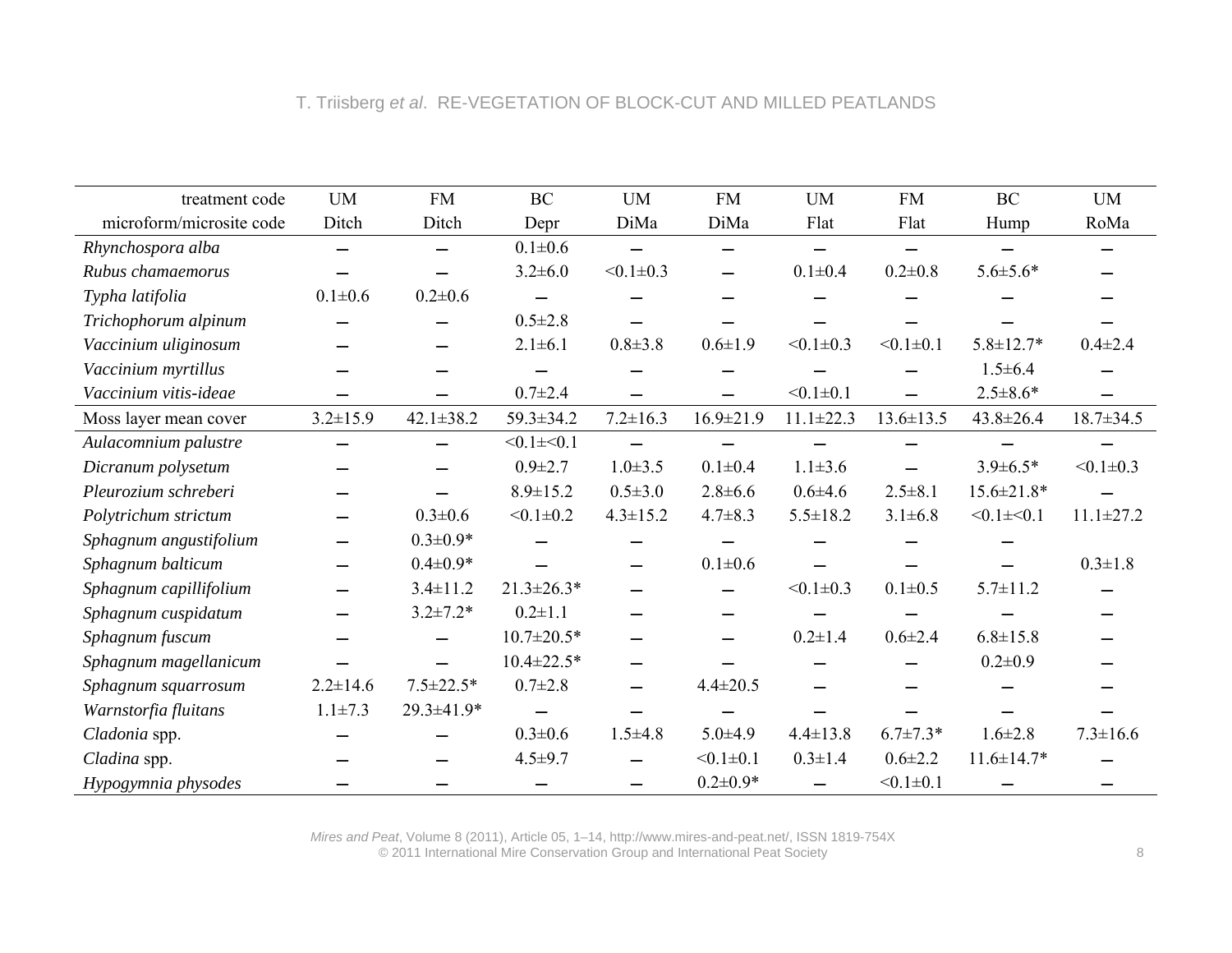The common dominant species on flat microforms, ditch and road margins were *Calluna vulgaris*, *Polytrichum strictum* and *Cladonia* spp*.*; in addition, *E. vaginatum* was abundant on flat microforms and road margins (Table 4). Flat microforms on the UM area do not have any significant characteristic species, but for similar microforms on the FM area the presence of *Cladonia* spp. appears to be a reliable indicator even though its mean cover differs little from that on the UM area. For road margins, *C. vulgaris* is a significant indicator species due to its relatively high cover. Ditch margins in the UM area do not have any significant indicator species and are distinguished mainly by the higher cover of *E. vaginatum*, whereas *Sphagnum squarrosum* and *Cladonia* spp. are represented more abundantly within analogous microsites in the FM area (Table 4). Depressions and humps on the BC area have been mostly vegetated by typical bog species (Kask 1982); the main indicator species for depressions are *Oxycoccus palustris*, *Sphagnum capillifolium*, *S. fuscum* and *S. magellanicum*, while for humps, species such as *Ledum palustre*, *Rubus chamaemorus*, *Vaccinium uliginosum*, *Pleurozium schreberi* and *Cladina* spp. are characteristic.

According to the MRPP test, species composition differs significantly between the three treatment areas considered (Table 5). The same can be said about microforms; except that species composition is essentially similar for flat microforms, ditches and road margins so that vegetation differences between these microsite types are apparent only on the basis of species abundance.

The total number of plant species was highest (32) in the block-cut (BC) area on Rabivere Bog, whereas in milled areas it was almost similar – 24 and 23 species for Rabivere Bog (FM) and Viru Bog (UM) respectively. The mean number of plant species per quadrat was highest (9±4) on the BC area, and noticeably higher on the FM area  $(5\pm 1)$ than on the UM area  $(2\pm 1)$ . At the scale of microforms, the number of species was highest in depressions, followed by flat microsites and humps.

According to the GRM analysis, species richness in abandoned peat extraction areas is also strongly influenced by the factors 'Treatment' and 'Microform' (Table 6). Besides these category factors, average height of saplings, density of *Pinus sylvestris* trees and saplings, and bog water pH have considerable positive effect, whereas the influence of litter cover is negative. The CCA biplot (Figure 3) provides a synthetic view of the mutual relationship between species and environmental variables which confirms that the main factors determining the vegetation pattern on abandoned

Table 5. Results of a pair-wise comparison of species composition between different treatments and microforms using the Multi-Response Permutation Procedures (MRPP) test. Taking into account the Bonferroni correction for multiple comparisons, the critical significance level 0.05 corresponds to p-value 0.017 for the comparison of data for different treatments, and to p-value 0.0033 for the comparison of data for various microforms. Notations: A: value of A-criterion; p: its significance level.

| Data compared                   | A     | p        |
|---------------------------------|-------|----------|
| Treatments                      |       |          |
| <b>UM</b> versus FM             | 0.071 | < 0.0001 |
| <b>FM</b> versus <b>BC</b>      | 0.049 | < 0.0001 |
| <b>BC</b> versus UM             | 0.079 | < 0.0001 |
| Microforms                      |       |          |
| Ditch versus Depression         | 0.256 | < 0.0001 |
| Ditch versus Ditch margin       | 0.192 | < 0.0001 |
| Ditch versus Flat               | 0.143 | < 0.0001 |
| Ditch versus Hump               | 0.252 | < 0.0001 |
| Ditch versus Road margin        | 0.203 | < 0.0001 |
| Depression versus Ditch margin  | 0.073 | < 0.0001 |
| Depression versus Flat          | 0.078 | < 0.0001 |
| Depression versus Hump          | 0.039 | < 0.0004 |
| Depression versus Road margin   | 0.128 | < 0.0001 |
| Ditch margin versus Flat        | 0.004 | 0.1173   |
| Ditch margin versus Hump        | 0.063 | < 0.0001 |
| Ditch margin versus Road margin | 0.021 | 0.0009   |
| Flat versus Hump                | 0.068 | < 0.0001 |
| Flat versus Road margin         | 0.013 | 0.0156   |
| Hump versus Road margin         | 0.127 | < 0.0001 |

Table 6. Significance of factors affecting species richness in  $1\times1$  m sample quadrats, according to the stepwise forward General Regression Analysis. Notations: F: value of the F-criterion for variable removing; p: significance level; lgSaH: logtransformed average height of saplings; lgPiToDe: log-transformed density of *Pinus sylvestris* trees and samplings; other notations as in Table 1.

| Variable  | F      | p       | Influence<br>direction |
|-----------|--------|---------|------------------------|
| Treatment | 27.903 | < 0.001 |                        |
| Microform | 6.633  | < 0.001 |                        |
| $lg$ SaH  | 7.794  | 0.006   | $^+$                   |
| lgPiToDe  | 8.546  | 0.004   | $^{+}$                 |
| Litter    | 9.852  | 0.002   |                        |
| pΗ        | 5.549  | 0.019   |                        |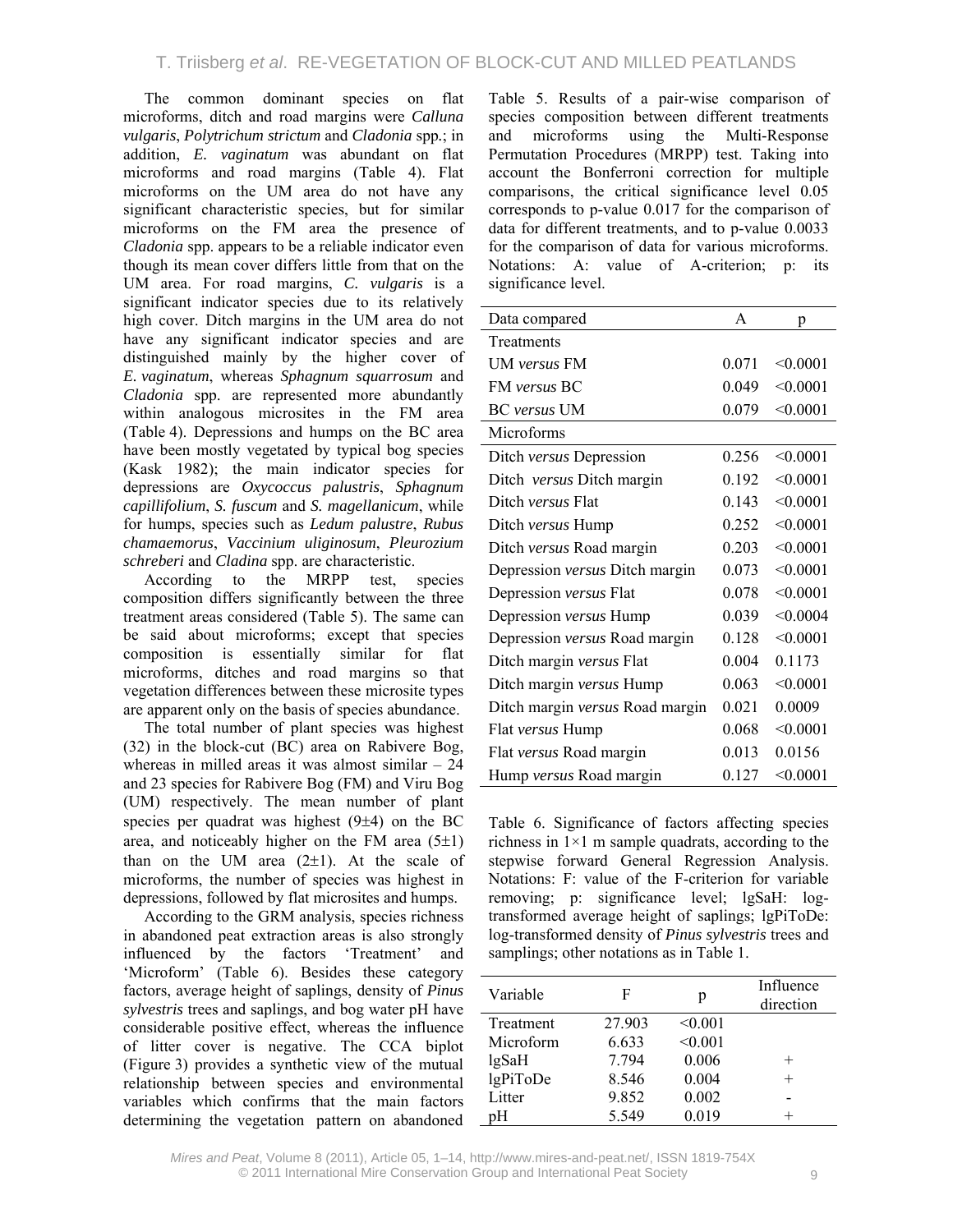

Figure 3. Canonical Correspondence Analysis biplot of environmental variables and species (Axis 1 and Axis 2). Species names are abbreviated to the first three letters of the genus and the first four letters of the specific epithet; the full names are given in Table 4. Environmental and microform/microsite codes as in Tables 1 and 2.

milled peat fields are surface microtopography (microforms) and the peat extraction technique (treatment). According to the scores on the first ordination axis, the species assemblage of ditches is clearly distinct from assemblages occurring on other microforms. The highest positive score on the second axis corresponds to the lichen *Hypogymnia physodes* growing on spruce (*Picea abies*) stems and branches, mainly in the FM area; this is opposed by species recorded primarily in depressions on the BC area. At the same time, an increase of bog water pH is obvious in the FM area and in ditches.

Table 7 shows the fractions of the total variation in species data that are explained by different variables. It appears that the effect of the 'Microform' variables (6.7 %) is much larger than that of the 'Treatment' variables (2.5 %). A considerable part  $(4.7\%)$  of the variation is explained by interaction between the two sets of environmental variables (shared variance). Comparing the effects of biotic environmental variables and environmental chemistry variables shows that the effect of tree layer and saplings

(7.8 %) is almost three times the effect of bog water pH and electrical conductivity (2.7 %), and that in this case the fraction of shared variance (1.2 %) is very small. Although the individual percentage contributions of the different sets of environmental variables considered in this analysis seem unremarkable, the Monte Carlo permutation test generally confirms their significance.

#### **DISCUSSION**

Our results show that, of the factors tested, the main ones influencing the unmanaged re-vegetation of mined peatlands are their surface microforms and former treatment (block-cut or milled), but the total density of established trees and saplings also has some effect. The importance of microtopography in enhancing local habitat variety has been pointed out also by Rochefort & Campeau (1997). The positive effect of tree layer and saplings is explained by the better moisture conditions *via* shading and reducing wind erosion and frost heaving (Lachance & Lavoie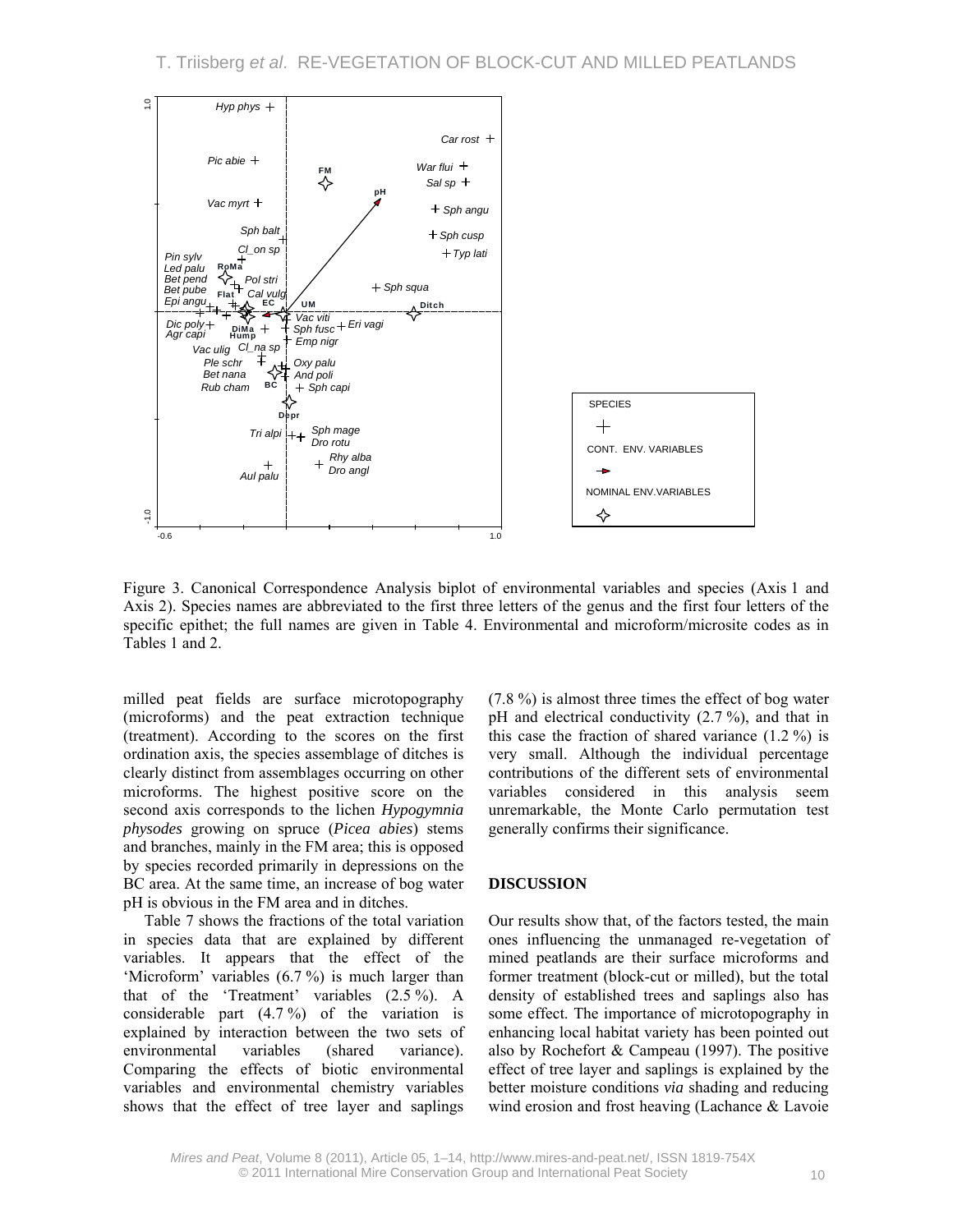| Table 7. Decomposition of species data variance by CCA and partial CCA. Key: Env. Chemistry: bog water                            |
|-----------------------------------------------------------------------------------------------------------------------------------|
| chemistry variables (pH, conductivity); Env. Biotic: log-transformed biotic environmental variables (total                        |
| density of trees, average height of tree layer, total density of saplings, density of <i>Betula</i> spp. saplings,                |
| average height of saplings); $p_{axis 1}$ : significance level of the first canonical axis; $p_{all}$ : significance level of all |
| canonical axes.                                                                                                                   |

| Environmental                           | Covariables                                  | Variance<br>explained | Shared<br>variance | Overall<br>explained | Unex-<br>plained | Monte Carlo<br>permutation test |       |
|-----------------------------------------|----------------------------------------------|-----------------------|--------------------|----------------------|------------------|---------------------------------|-------|
| variables                               |                                              | $(\%)$                | $(\%)$             | variance<br>$(\%)$   | variance<br>(%)  | $p_{axis 1}$                    | Pall  |
| Data: Species – Microforms – Treatments |                                              |                       |                    |                      |                  |                                 |       |
| Microforms                              |                                              | 11.3                  |                    |                      |                  | 0.002                           | 0.002 |
| <b>Treatments</b>                       |                                              | 7.3                   |                    |                      |                  | 0.002                           | 0.002 |
| Microforms                              | <b>Treatments</b>                            | 6.7                   |                    |                      |                  | 0.002                           | 0.002 |
| Treatments                              | Microforms                                   | 2.5                   |                    |                      |                  | 0.002                           | 0.002 |
|                                         |                                              |                       | 4.7                | 13.9                 | 86.1             |                                 |       |
|                                         | Data: Species – Env. chemistry – Env. biotic |                       |                    |                      |                  |                                 |       |
| Env. chemistry                          |                                              | 3.9                   |                    |                      |                  | 0.002                           | 0.002 |
| Env. biotic                             |                                              | 9.0                   |                    |                      |                  | 0.002                           | 0.002 |
| Env. chemistry                          | Env. biotic                                  | 2.7                   |                    |                      |                  | 0.008                           | 0.002 |
| Env. biotic                             | Env. chemistry                               | 7.8                   |                    |                      |                  | 0.002                           | 0.002 |
|                                         |                                              |                       | 1.2                | 11.7                 | 88.3             |                                 |       |

2004). Because the litter on the areas studied contains large quantities of *P. sylvestris* needles, it forms a dense acidic and nutrient-poor layer locally under the trees, which will further impede propagule germination and re-vegetation.

Regardless of the study region, the areas left after block-cut peat extraction are more favourable than milled peat fields for spontaneous re-vegetation (Poulin *et al.* 2005). This is because they have shallower—if any—drains, and smaller areas so that plants can invade more readily from the surroundings as well as from the strips of vegetation left between the mining trenches. The Rabivere Bog block-cut area has been exclusively re-colonised by common plant species for Estonian bogs (Kask 1982), namely *Drosera anglica*, *D. rotundifolia*, *Rhynchospora alba*, *Trichophorum alpinum* and *S. magellanicum.* The number and cover of *Sphagnum* species are particularly indicative of successful vegetation recovery; the organic matter accumulated in peatlands consists mostly of *Sphagnum* mosses, and good *Sphagnum* cover is the main target of bog restoration (Rochefort 2000, Quinty & Rochefort 2003). The cover and diversity of higher plants (<30 species) on the block-cut area is favoured by microtopographical heterogeneity, which creates suitable growth conditions for various plant species. The block-cut areas have also had longer to re-vegetate because they were abandoned ∼60 years ago, compared with *ca* 30 years ago for

milled areas. There is no unambiguous explanation for the higher bog water pH in the Rabivere Bog block-cut area as compared to the milled areas. However, because the values were within the range limits for Estonian bogs (Masing 1984), the effect on vegetation recovery is likely to be small.

Re-vegetation on milled peat fields is much slower. It usually begins in the ditches and on their banks, but also occurs around the edges of milled peatlands, especially if they are close to forests and roads. These areas re-vegetate mainly with vascular plants like *Pinus sylvestris, Betula* spp., *Calluna vulgaris* and *Eriophorum vaginatum*; and with cryptogams such as *Polytrichum strictum* and *Cladonia* spp. Better re-vegetation of peat fields adjacent to a calcareous gravel maintenance road has also been documented in Viru Bog. Here, the number of plant species was relatively low, but their total cover was much greater than in the central parts of the peat fields. To some extent, this can be explained by the outwash of minerals from the gravel into the peat, as shown by the increased electrical conductivity of the bog water, and by the relative ease with which plants can spread from the roadside. The spread of plants is hindered by a ditch running parallel with the road, and they will spread more easily and farther along ditches running perpendicular to the road (Triisberg 2006).

Re-vegetation is faster in ditches whose bottoms are formed from peat dust blown in from adjacent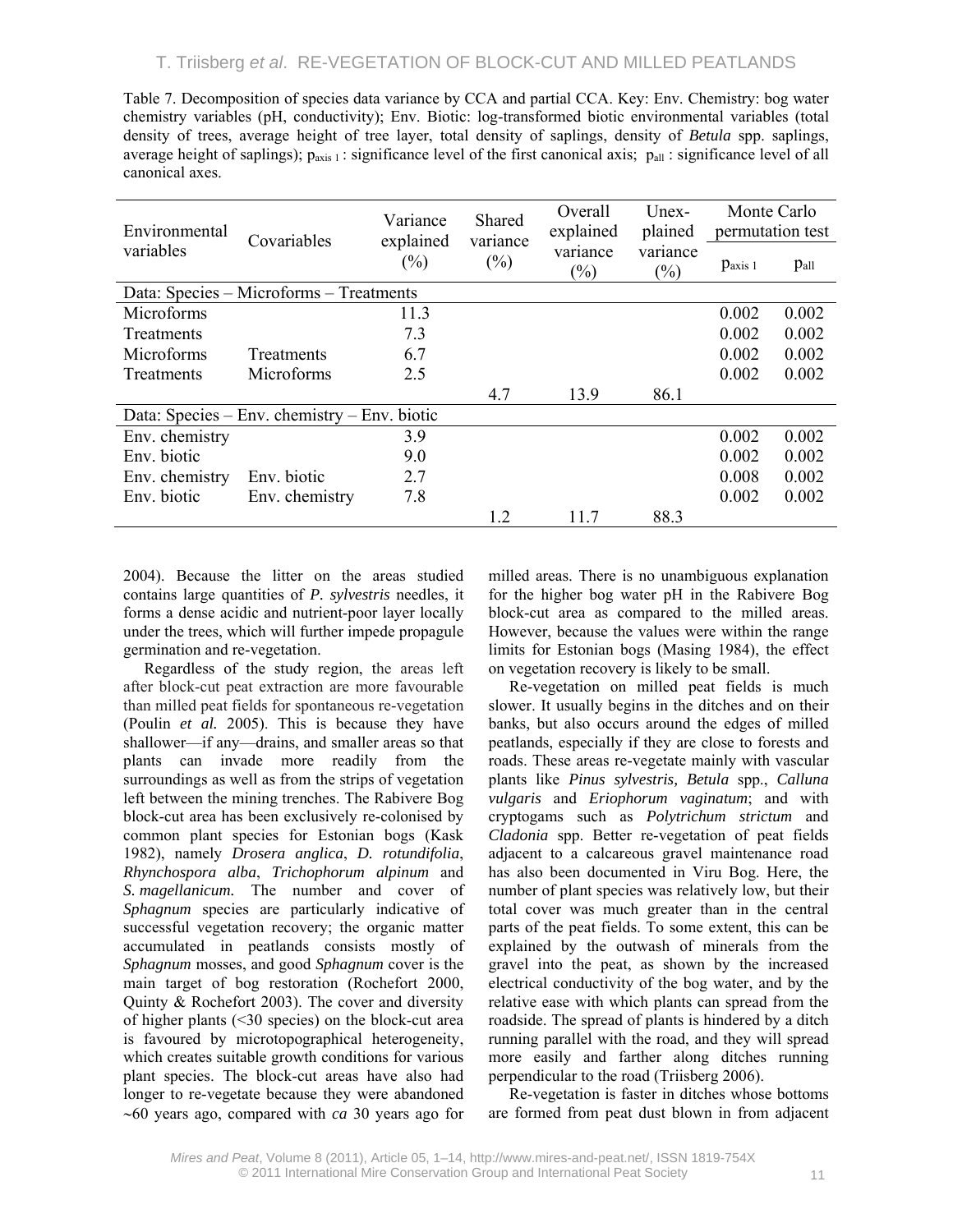peat fields, which rise and sink synchronously with the fluctuating water table. Therefore, the water level in ditches is not usually more than 10–20 cm below the surface regardless of the range of water table fluctuation in the adjacent peat fields. This creates relatively stable moisture conditions for plants so that they achieve greater cover. Of the microforms studied here, ditches had the smallest number of plant species due to their small area and relatively uniform growth conditions, but the species composition was quite similar to that in natural bogs. The predominant species, *E. vaginatum*, *W. fluitans* and *Sphagnum* mosses, find here suitable conditions for growth and vegetative expansion, and their propagules can be dispersed by water movement. Thus, they can spread more efficiently than by wind dispersal alone. An example is provided by *C. rostrata*, which had relatively high cover in ditches at Rabivere Bog because, once established, this species can spread well vegetatively (Salonen 1992). Additionally, the plants in ditches are favoured by water movement carrying more nutrients and oxygen (Campeau *et al*. 2004).

The flat central parts of milled peat fields remain plantless for decades because of their large areas, which delay the arrival of propagules and provide unfavourable conditions for their germination and survival. At the same time, a greater number of different propagules can be carried by the wind onto a large area, resulting in a greater average number of species. However, in these hostile conditions, only some propagules can germinate and few plants can persist, resulting in much lower plant cover. The most important pioneer species colonising the milled peat fields are *E. vaginatum* and *P. strictum.*  These species promote the retention of moisture in the peat and reduce frost heaving, thus creating an appropriate microclimate for the growth of *Sphagnum* mosses and other species (Tuittila *et al*. 2000, Groeneveld & Rochefort 2002). On the milled areas studied the vegetation consisted mainly of pioneer species, together with *P. sylvestris, Betula* spp., *C. vulgaris* and *Cladonia* spp*. E. vaginatum* can often cover quite extensive parts of peat fields, but due to the ongoing drainage and lack of nutrients, it eventually dries out and may vanish after 10–20 years. This could explain the higher cover of *E. vaginatum* in ditches at Viru Bog than at Rabivere Bog, which was abandoned a little earlier.

Of the 39 plant species recorded, only 14 were growing on all three studied areas. Apart from two typical forest species, *Betula pendula* and *Dicranum polysetum*, all other species are common in natural bogs. The reason lies in the dispersal of propagules, which originate mostly from adjacent areas of intact bog. At Viru Bog, the total number of plant species was highest on peat fields situated alongside the natural bog, and this number decreased towards the centre of the milled area (Triisberg 2006).

The abiotic factors that commonly influence the re-vegetation of extracted peatlands are the depth of the water table and the consequent moisture conditions on the peat surface, the pH and electrical conductivity of the bog water, and peat density (Girard *et al*. 2002). According to our results, the pH of bog water was closest to that in natural bogs in the block-cut and unfertilised milled areas, which would favour the re-establishment of bog plant species in these locations. However, the revegetation of the areas we studied has taken place very differently, indicating that other environmental factors are involved. In all of the areas considered, there is a superficial layer of residual *Sphagnum* bog peat  $\sim$ 1 m thick. Due to the irregularities of the mineral bottom, more mineral- and nutrient-rich water can be accessible to the roots of plants in some places, favouring their growth. The upward movement of groundwater (Ilomets *et al*. 2004), combined with calcareous dust blown in from the local roads, may be responsible for the higher conductivity of the water in Viru Bog.

Comparing the results from the milled peat fields at Rabivere Bog and Viru Bog enables us to draw some general conclusions concerning the effect on re-vegetation of a single application of fertiliser combined with sowing. These sites were abandoned at almost the same time, and have comparable surface peat characteristics and environmental conditions, except that fertiliser was applied only at Rabivere Bog. Although there is almost no difference in the total number of plant species (23 *vs* 24), the mean number of species in sample quadrats on the fertilised area was almost twice as great and the first plant associations were forming, whereas at the unfertilised Viru Bog the vegetation cover was more fragmented and random. Surprisingly, there were more (6 *vs* 3) species in the tree layer (only) of the fertilised area, although the number of species in the field and moss layers was only slightly higher at Viru Bog. Fertilisation had a positive effect on tree and sapling density except in the case of birch. Three tree species (*Betula nana*, *Picea abies* and *Salix* sp.) that were found only in the fertilised area on Rabivere Bog are common to different types of peatlands. Most unexpected was finding *B. nana*, which is known to have a very small capacity for dispersal and a relict distribution pattern, and grows on some bogs as a remnant from post-Ice Age periods (Aston 1984). Amongst microforms, the only essential difference in species numbers was detected in ditches. Thirteen species in the ditches of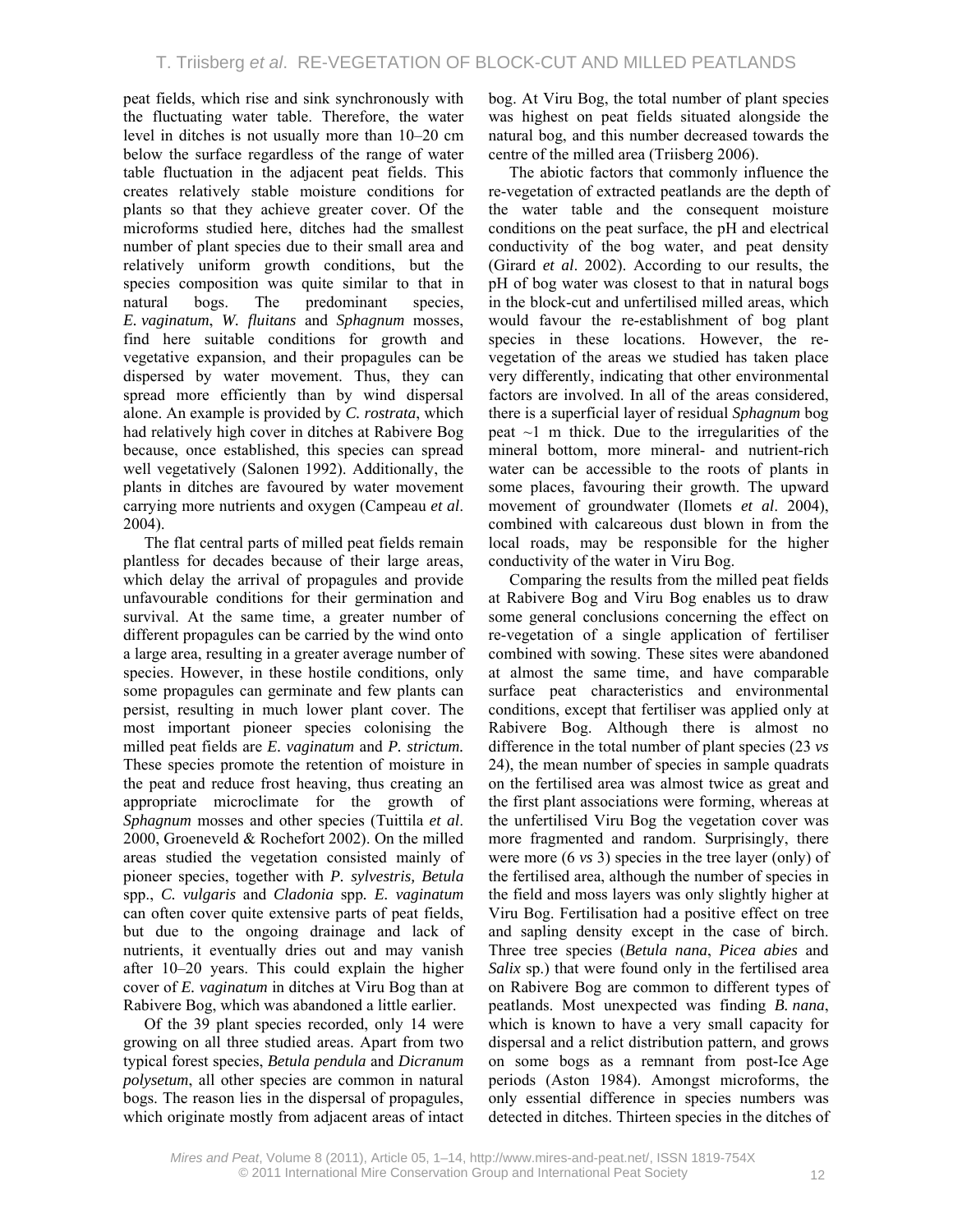Rabivere Bog (fertilised) *versus* seven species in the ditches of Viru Bog (unfertilised) may reflect fertiliser outwash from the peat fields.

Generally, the milled peatlands were sparsely revegetated due to the occasional nature of colonisation by plant species. The re-vegetation was more successful—and approaching the plant cover typical for natural raised bogs or bog forests—on the block-cut areas and in the ditches, where the environmental conditions are more favourable and stable, and plants spread vegetatively as well as by seed.

After fertilisation and sowing of *Oxycoccus palustris* seeds on Rabivere Bog at the end of the 1980s, this species had high cover and yield (Ramst *et al*. 2005), but the positive effect was short-lived and within a few years the added nutrients were washed out. *Oxycoccus* has now disappeared, or occurs only at low cover and yield in some patches. However, the number of plant species is higher in ditches at Rabivere Bog, which indicates that there is still some long-term positive effect of fertilisation combined with better moisture conditions. The same has happened at Viru Bog, where planted *Rubus chamaemorus* has almost disappeared.

On the basis of our results, some recommendations can be provided to make the restoration of extracted peatlands more successful:

- When only block-cut peat will be mined, the top peat layer—with plants and viable propagules should be replaced on the mined areas instead of being removed from the site altogether.
- If possible, some bog fragments should be left within the larger milled peat areas. These can serve as refugia from which bog plant species can spread to neighbouring milled areas.
- To support the natural re-vegetation of cutover peatlands, one should close the ditches and try to create some microtopographical heterogeneity during the final stages of peat mining.
- The sowing and planting of bog plants, accompanied by a single application of fertiliser, will lead to faster re-vegetation of milled peatlands, but only for a short period. For better results, this treatment should be combined with improving growth conditions for the plants.

### **ACKNOWLEDGEMENTS**

This study was financed by target-financed projects SF0182732s06, SF0180012s09, by the Estonian Science Foundation grant 8060 and the Centre of Excellence FIBIR. We thank Mati Ilomets and Jaan Liira for their help with planning the study and data processing, Kai Vellak for her help in preparing the manuscript, and Alexander Harding for the English revision.

# **REFERENCES**

- Aston, D. (1984) *Betula nana* L., a note of its status in the United Kingdom. *Proceedings of the Royal Society of Edinburgh*, 85B, 43–47.
- Borcard, D., Legendre, P. & Drapeau, P. (1992) Partialling out the spatial component of ecological variation. *Ecology*, 73, 1045–1055.
- Campbell, D.R., Lavoie, C. & Rochefort, L. (2002) Wind erosion and surface stability in abandoned milled peatlands. *Canadian Journal of Soil Science*, 82, 85–95.
- Campeau, S., Rochefort, L. & Price, J.S. (2004) On the use of shallow basins to restore cutover peatlands: Plant establishment. *Restoration Ecology*, 12(4), 471–482**.**
- Dufrêne, M. & Legrendre, P. (1997) Species assemblages and indicator species: the need for a flexible asymmetrical approach. *Ecological Monographs*, 67, 345–366.
- Girard, M., Lavoie, C. & Thériault, M. (2002) The regeneration of a highly disturbed ecosystem: a mined peatland in southern Québec. *Ecosystems*, 5, 274–288.
- Groeneveld, E.V.G. & Rochefort, L. (2002) Nursing plants in peatland restoration: on their potential use to alleviate frost heaving problems. *Suo*, 53(3–4), 73–85.
- Heikkilä, H., Lindholm, T. & Jakkola, S. (2002) Soiden ennallistamisopas (A guide for the restoration of peatland habitats). *Metsähallituksen luonnonsuojelulkaisuja*, Sarja B 66, 124 pp. (in Finnish).
- Ilomets, M., Pajula, R. & Karofeld, E. (2004) Temporal changes in pore water chemistry in the peat deposit of a raised bog. In: Päivanen, J. (ed.) *Wise Use of Peatlands*, Proceedings of the 12<sup>th</sup> International Peat Congress, Volume 1, International Peat Society, Tampere, 38–41.
- Ingerpuu, N., Kalda, A., Kannukene, L., Krall, H., Leis, M. & Vellak, K. (1998) *Eesti sammalde määraja* (*The Key-Book of Estonian Bryophytes*). Eesti Loodusfoto, Tartu, 239 pp. (in Estonian).
- Kask, M. (1982) A list of vascular plants of Estonian peatlands. In: Masing, V. (ed.), *Peatland Ecosystems*, Academy of Sciences of the Estonian S.S.R., Tallinn, Valgus, 39–49.
- Lachance, D. & Lavoie, C. (2004) Vegetation of *Sphagnum* bogs in highly disturbed landscapes: relative influence of abiotic and anthropogenic factors. *Applied Vegetation Science*, 7, 183–192.